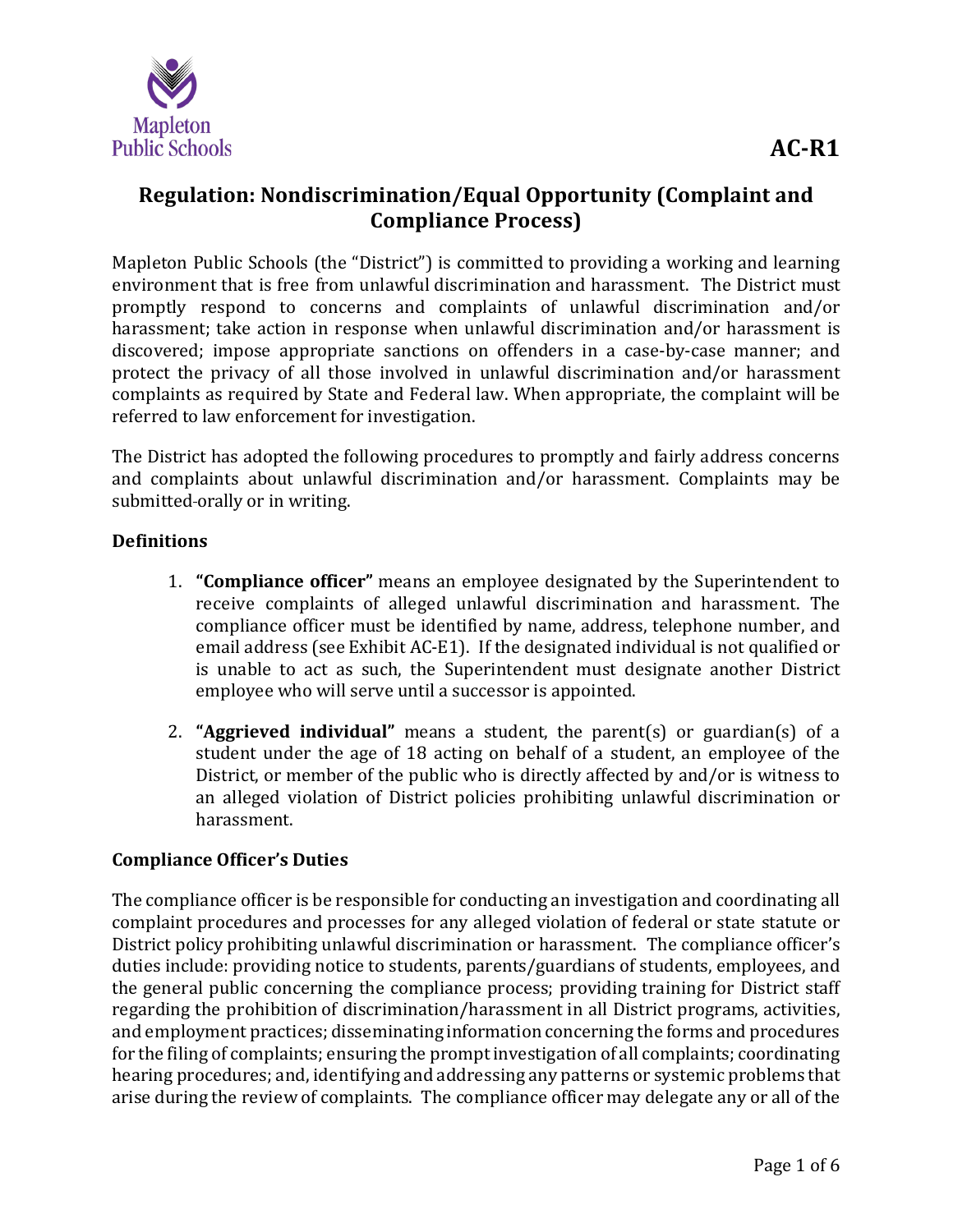

foregoing responsibilities as necessary and/or appropriate under the circumstances.

## **Complaint Procedure**

An aggrieved individual is encouraged to promptly report the incident as provided in District policy and this regulation. All reports received by teachers, counselors, school directors, or other District employees must be promptly forwarded to the compliance officer. If the compliance officer is the individual alleged to have engaged in the prohibited conduct, the complaint must be forwarded to the Superintendent.

Any aggrieved individual may file, with the compliance officer, a complaint charging the District, another student, or any school employee with unlawful discrimination or harassment. Complaints may be made orally or in writing. Persons who wish to file a written complaint are encouraged to use the District's complaint form.

All complaints mustinclude a detailed description ofthe alleged events,the dates the alleged events occurred, and names of the parties involved, including any witnesses. The complaint must be made as soon as possible after the incident.

The compliance officer must confer with the aggrieved individual and/or the alleged target of the unlawful discrimination or harassment as soon as is reasonably possible, but no later than ten (10) school days following the compliance officer's receipt of the complaint in order to obtain a clear understanding of the basis of the complaint.

Within ten (10) school days following the initial meeting with the aggrieved individual and/or alleged target, the compliance officer must attempt to meet with the individual alleged to have engaged in the prohibited conduct and, if this individual is a student, their parent(s)/guardian(s), in order to obtain a response to the complaint. Such person(s) must be informed of all allegations that, in the compliance officer's judgment, are necessary to achieve a full and accurate disclosure of material information or to otherwise resolve the complaint.

At the initial meetings, the compliance officer must explain the avenues for informal and formal action, provide a description of the complaint process, and explain that both the target and the individual alleged to have engaged in prohibited conduct have the right to exit the informal process and request a formal resolution of the matter at any time. The compliance officer must also explain that whether or not the individual files a written complaint or otherwise requests action, the District is required by law to take steps to correct the unlawful discrimination or harassment and to prevent recurring unlawful discrimination, harassment, or retaliation against anyone who makes a report or participates in an investigation. The compliance officer must also explain that any request for confidentiality will be honored so long as doing so does not preclude the District from responding effectively to prohibited conduct and preventing future prohibited conduct.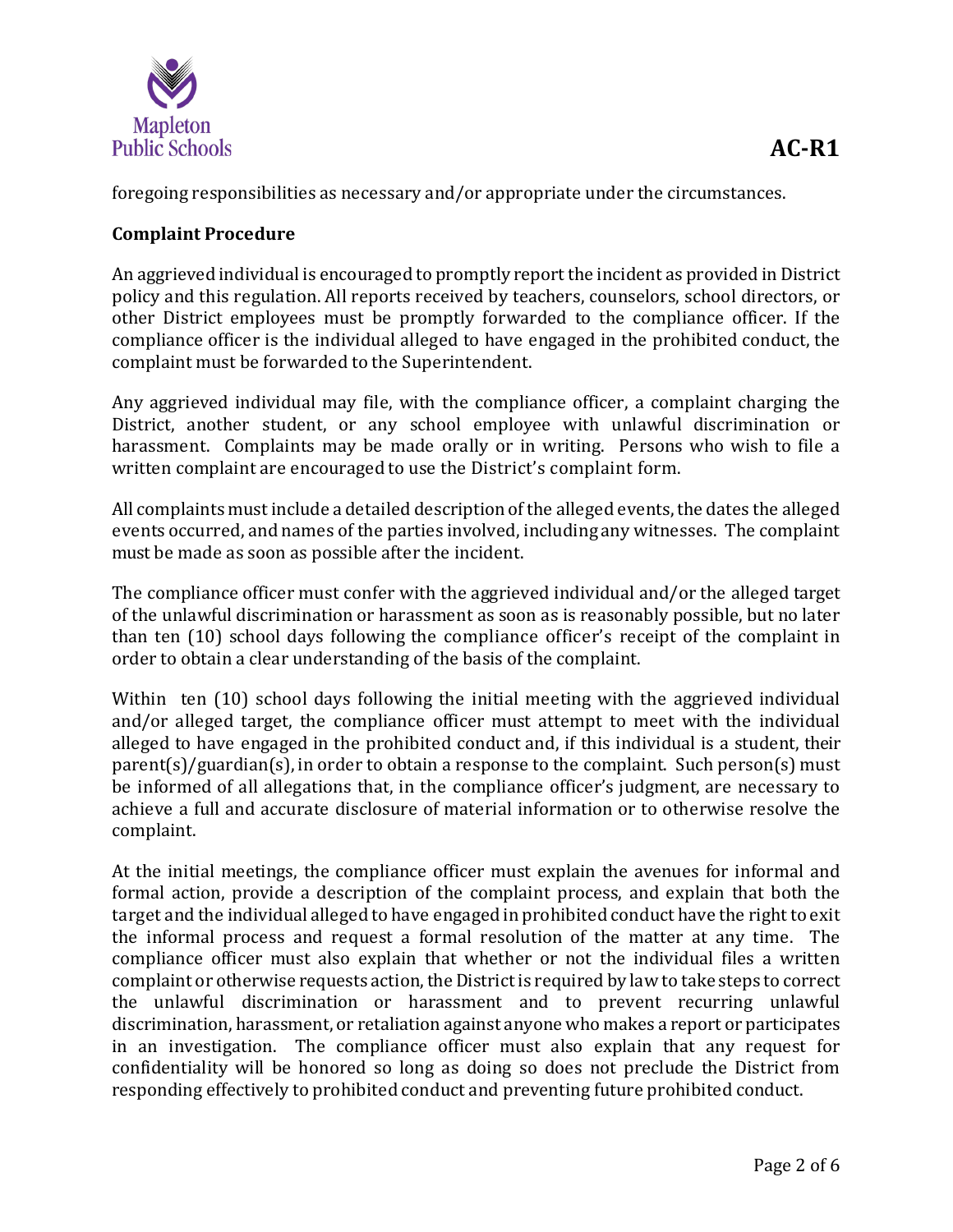

#### **Informal Action**

If the aggrieved individual and/or the individual alleged to have engaged in the prohibited conduct requests that the matter be resolved in an informal manner and/or the compliance officer believes that the matter is suitable to such resolution, the compliance officer may attempt to resolve the matter informally through mediation, counseling or other nondisciplinary means. If both parties feel a resolution has been achieved through the informal process, then no further compliance action must be taken. No party may be compelled to resolve a complaint of unlawful discrimination or harassment informally and either party may request an end to an informal process at any time. Informal resolution may not be used to process complaints against a District employee and may not be used between students where the underlying offense involves sexual assault or other acts of violence.

#### **Formal Action**

If informal resolution is inappropriate, unavailable, or unsuccessful, the compliance officer must promptly investigate the allegations to determine whether and/or to what extent, unlawful discrimination or harassment has occurred. The compliance officer may consider the following types of information in determining whether unlawful discrimination or harassment occurred:

- a. statements by any witness to the alleged incident;
- b. evidence about the relative credibility of the parties involved;
- c. evidence relative to whether the individual alleged to have engaged in prohibited conduct has been found to have engaged in prohibited conduct against others;
- d. evidence ofthe aggrieved individual and/or alleged target's reaction or change in behavior following the alleged prohibited conduct;
- e. evidence about whether the alleged target and/or aggrieved individual took action to protest the conduct;
- f. evidence and witness statements or testimony presented by the parties involved;
- g. other contemporaneous evidence; and/or,
- h. any other evidence deemed relevant by the compliance officer.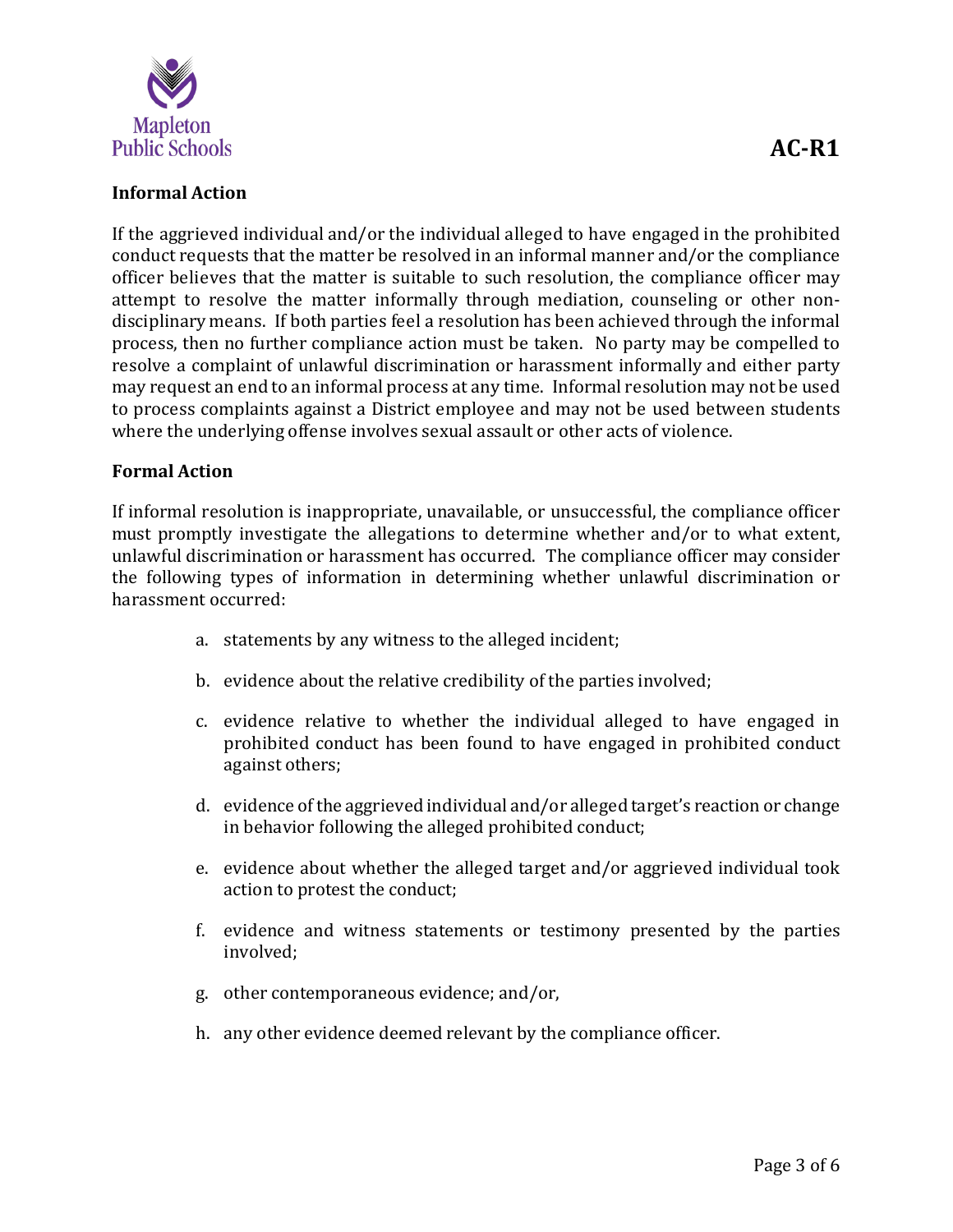

In deciding whether conduct is a violation of law or policy, all relevant circumstances must be considered by the compliance officer, including:

- a. the degree to which the conduct affected any student's education, or any employee's work environment;
- b. the type, frequency and duration of the conduct;
- c. the identity of and relationship between the individual alleged to have engaged in the prohibited conduct and the aggrieved individual and/or alleged target;
- d. the number of individuals alleged to have engaged in the prohibited conduct and number of targets of the prohibited conduct;
- e. the ages of the individual alleged to have engaged in the prohibited conduct and the aggrieved individual and/or alleged target;
- f. the size of the school, location of the incident, and the context in which it occurred; and,
- g. other incidents at the school.

The compliance officer must prepare a written report containing findings and recommendations, as appropriate, and submit the report to the Superintendent within ten (10) school days following the compliance officer's receipt ofthe complaint or ten (10) school days following the termination of the informal resolution process.

The compliance officer's report is be advisory and must not bind the Superintendent or the District to any particular course of action or remedial measure. Within 10 school days after receiving the compliance officer's findings and recommendations, the Superintendent (or designee) must determine any sanctions or other actions deemed appropriate, including appropriate recommendations to the Board for disciplinary or other action.

To the extent permitted by Federal or State law, all parties, including the parent(s)/guardian(s) of all students involved, must be notified in of the final outcome of the investigation and all steps taken by the District within ten (10) school days following the Superintendent's and/or the Board's determination.

### **Hearing Procedure**

For allegations under Section 504 and as otherwise required by law, the aggrieved individual may request a hearing. This hearing procedure will not address guilt or innocence or disciplinary consequences, which are instead governed by the District's discipline policies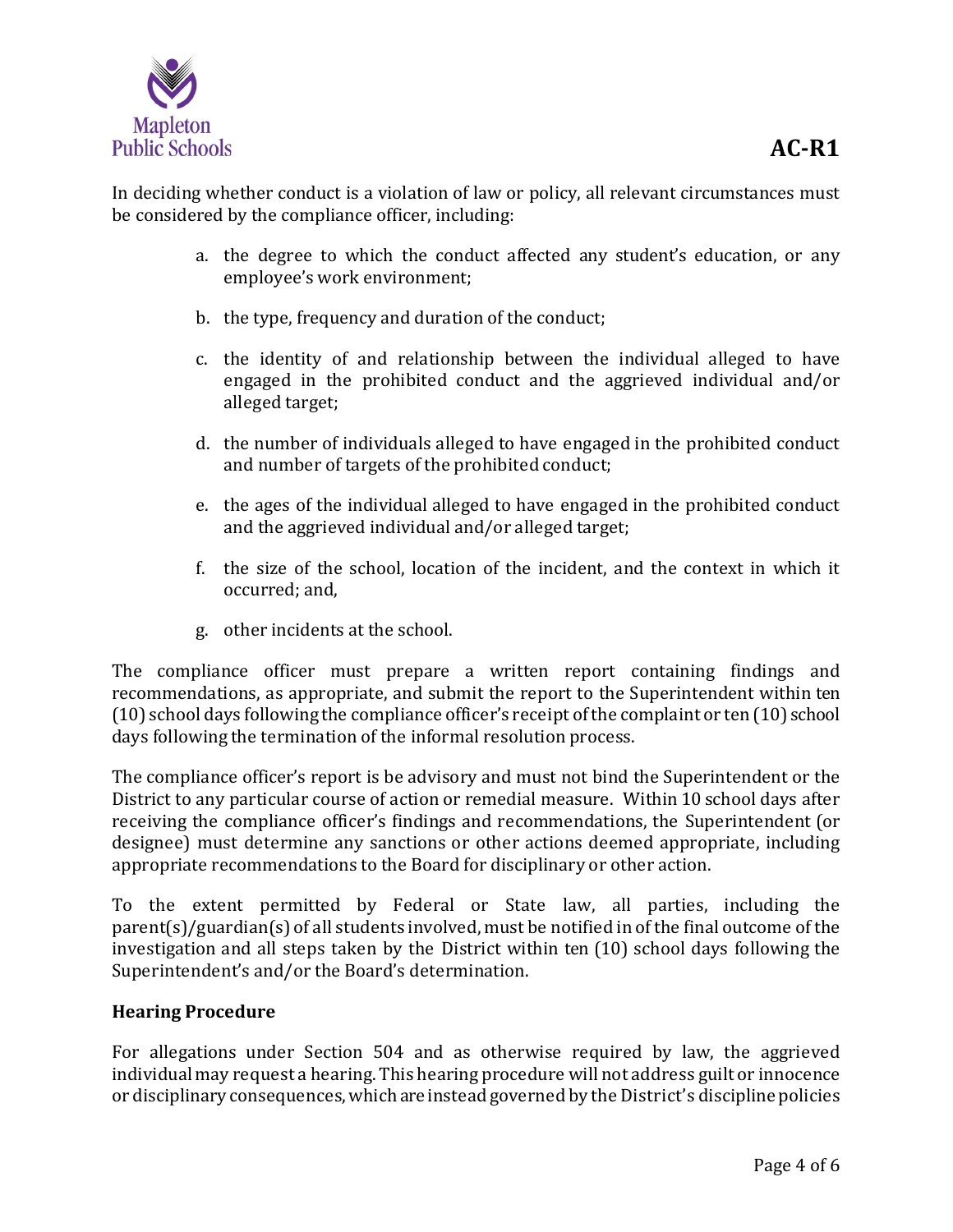

and procedures.

The District must retain a person to serve as the impartial hearing officer, who must be knowledgeable about Section 504 and/or the ADA, if applicable. The hearing must be informal and must be recorded. Formal rules of evidence do not apply. A student is entitled to be represented by their parent/legal guardian or by an attorney. An employee is entitled to be represented by an attorney or other representative of their choice. The complainant may appear at the hearing and is entitled to present testimony and other evidence. A District representative is likewise entitled to present testimony and other evidence. The hearing must be closed to the public.

Within ten (10) calendar days after the hearing, the hearing officer must issue a written decision based upon evidence presented at the administrative hearing, including any remedial or corrective action deemed appropriate. Remedial actions include measures designed to stop the unlawful discrimination or harassment, correct its negative impact on the affected individual, ensure that the conduct does not recur, and restore lost educational opportunities.

After the hearing officer has issued the decision, the recording of the hearing, all physical and documentary evidence, and all other items comprising the record of the hearing must be returned to the District.

Either party make seek review of the hearing officer's decision in a court of competent jurisdiction, in accordance with applicable law and applicable timelines for requesting such review.

Nothing contained herein may be interpreted to confer upon any person the right to a hearing independent of a District policy, administrative procedure, statute, rule, regulation, or agreement expressly conferring such right. This process applies, unless the context otherwise requires and unless the requirements of another policy, procedure, statute, rule, regulation, or agreement expressly contradicts with this process, in which event the terms of the contrary policy, procedure, law, rule, regulation, or agreement will govern.

### **Outside Agencies**

In addition to, or as an alternative to, filing a complaint pursuant to this regulation, a person may file a discrimination complaint with the U.S. Department of Education, Office for Civil Rights (OCR)l the Federal Office of Equal Employment Opportunity Commission (EEOC); or the Colorado Civil Rights Division (CCRD).

Denver Office for Civil Rights (OCR) U.S. Department of Education 1244 Speer Blvd., Suite 310 Denver, CO 80204-3582